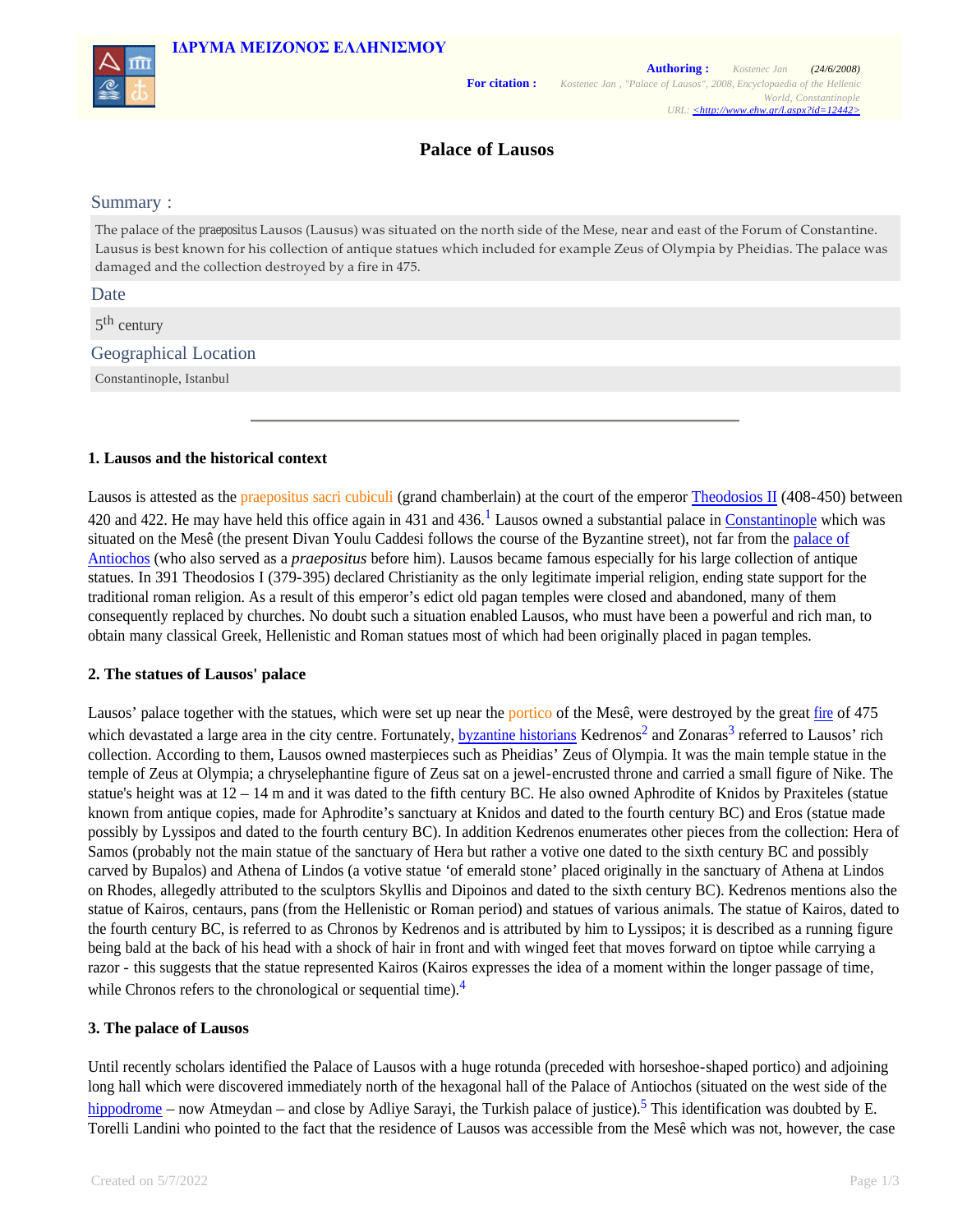

# **Palace of Lausos**

with the rotunda and the long hall.<sup>6</sup> More recently, J. Bardill has reasonably relocated the Palace of Lausos on the opposite side of the Mesê, near the Forum of Constantine. Bardill argues that the palace stood immediately east of a large open cistern whose estern wall is still visible on Babiali street and identifies this water reservoir as the Cistern of Philoxenus which was, according to textual sources, near the Palace of Lausos.<sup>7</sup> After the fire of 475 the palace was repaired but it was damaged again in 498, 512, 532 and  $603<sup>8</sup>$  In addition, it has been suggested that the residence of Lausus passed into the ownership of Symmachus by the sixth century and was also known under the latter's name then.<sup>9</sup>

1. On Lausos see Martindale, J.R., *The Prosography of the Later Roman Empire* 2: AD 395-527, Cambridge 1980, s.v. Lausus 2 and Lausus 3.

2. George Kedrenos, *Compendium Historiarum*, I. Bekker (ed.), *Georgius Cedrenus Ioannis Scylitzae ope* I (CSHB, Bonn 1838), p. 616-7.

3. Büttner-Wobst, T. (ed.), *Ioannis Zonarae epitomae historiarum* 3 (Leipzig 1897), p. 131.

4. For English translation of the descriptions of the Lausos collection by Kedrenus and Zonaras as well as for the discussion of the statues see most recently Bassett S., *The Urban Image of Late Antique Constantinople*, (Cambridge 2004), pp. 232-238.

5. Dolunay, N. – Naumann, R., 'Untersuchungen zwischen Divan Yolu und Adalet Sarayi 1954', *Istanbul Arkeologi Müzeleri Yilligi 11-12* (1964), p. 137; Müller‑Wiener, W., *Bildlexikon zur Topographie Istanbuls* (Tübingen 1977), pp. 238‑239 with bibliography.

6. Torelli Landini, E., "Note sugli scavi a nord-ovest dell'Ippodromo di Istanbul (1939/1964) e loro identificazione", *Storia dell'Arte* 68 (1990), p. 25 and p. 28.

7. Bardill, J., "The Palace of Lausus and Nearby Monuments in Constantinople: A Topographical Study", *American Journal of Archaeology 101:1* (Jan. 1997), pp. 67-95.

8. Berger, A., *Untersuchungen zu den Patria Konstantinupoleos* (ΠΟΙΚΙΛΑ ΒΥΖΑΝΤΙΝΑ 8, Bonn 1988), p. 285.

9. Bardill, J., "The Palace of Lausus and Nearby Monuments in Constantinople: A Topographical Study", American Journal of Archaeology *101:1* (Jan. 1997), p. 85‑86

### Bibliography :

| Q | Mango C., Vickers M., Francis E., "The Palace of Lausus at Constantinople and its Collection of Ancient<br>Statues", Journal of the History of Collections, 4:1, 1992, 89-98 |
|---|------------------------------------------------------------------------------------------------------------------------------------------------------------------------------|
| Q | <b>Bardill J.</b> , "The Palace of Lausus and Nearby Monuments in Constantinople: A Topographical Study",<br>American Journal of Archaeology, 101:1, Jan. 1997, 67-95        |
| Q | <b>Berger A.,</b> Untersuchungen zu den Patria Konstantinupoleos, Bonn 1988, Ποικίλα Βυζαντινά 8                                                                             |
| Q | <b>Guberti Bassett S.,</b> "Excellent Offerings': The Lausos Collection in Constantinople", The Art Bulletin, 82:1,<br>Mar. 2000, 6-25                                       |
| Q | <b>Bassett S., The Urban Image of Late Antique Constantinople, Cambridge 2004</b>                                                                                            |